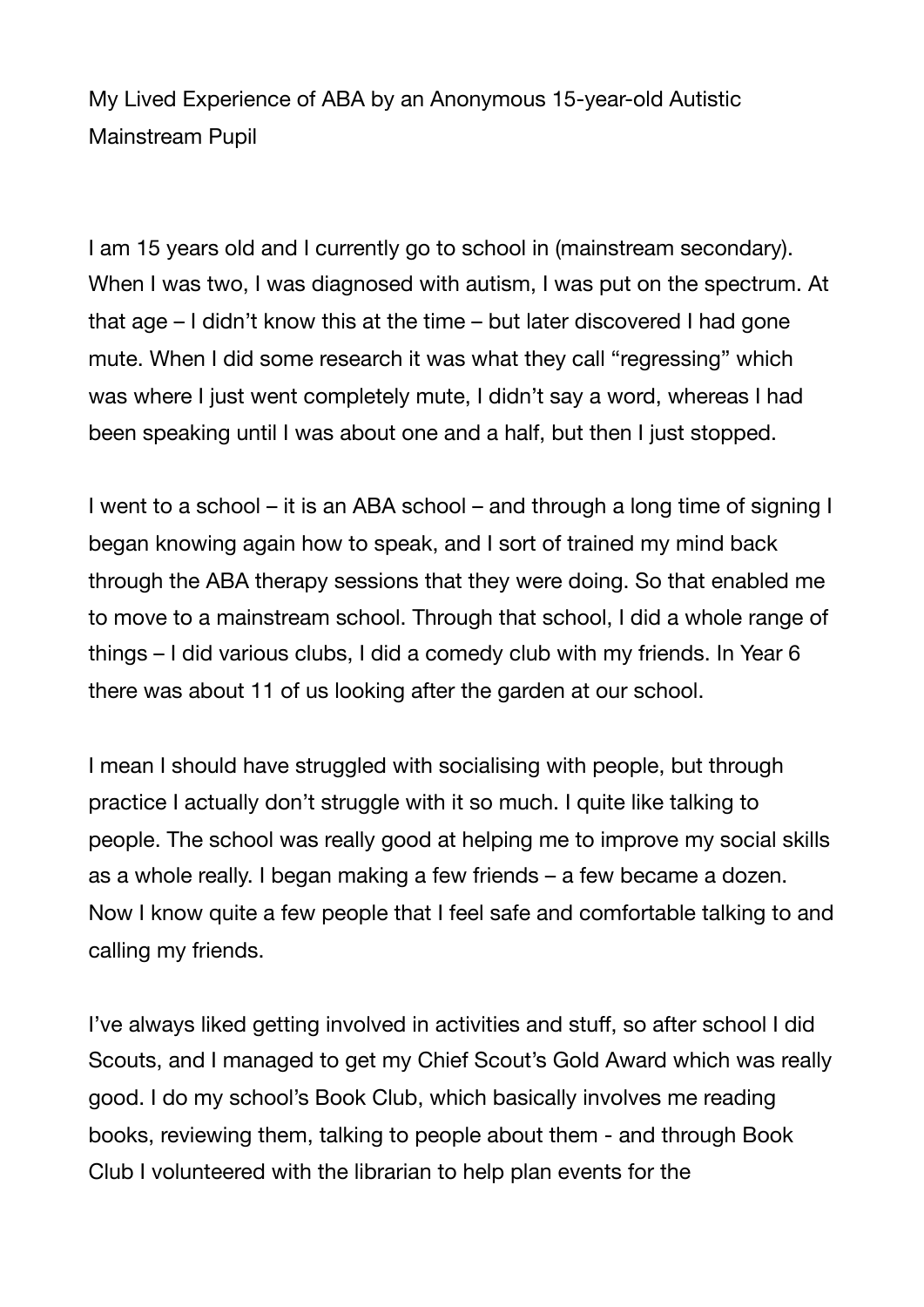library. Through school, despite having a social condition, I almost feel I have overcome a lot of social difficulties throughout my life.

In the future I'd really like to work in something to do with the film or television industry. For example, I am thinking of the British School of Film Classification – which age rates films – 18, 15, 12 – because I'm really interested in talking about films with my friends and writing about films. My all-time favourite is probably one of the Harry Potter films because I feel like they have something for everyone: I love how as the series/characters get older, the films get darker and more mature as well. And I like that it gets scarier as it gets older as well, but they don't lose what made the original series so special – the friendship between the three characters – which is why I got into them in the first place.

I shouldn't have really been able to cycle like I do – cycling should be a complete nightmare, co-ordination wise, trying to figure out where you are, oncoming traffic etc – they all are things that seem quite difficult. But through practice and riding my bike with my Dad I've been able do quite well at it. I have done a few events: I did a Sky bike ride which was about 10 miles. And recently I did a 21-mile cycle race – they called it a marathon even though it wasn't a marathon (26.2 miles is a marathon - I was 5.2 miles short!). But let's call it a marathon. The first year I tried it, I fell 14 miles along the way – it was really annoying as I'd completed two-thirds of it and then there was this hill – and - boom! So this year I made sure I clutched onto the brakes as hard as I could while still actually cycling and I feel like the effort and perseverance got me to 21 miles.

My message to parents would be that having autism is not all bad. For example – I think this is common in autism, not entirely sure – sometimes I can be a bit blunt in how I speak. I don't intend to say the things that come